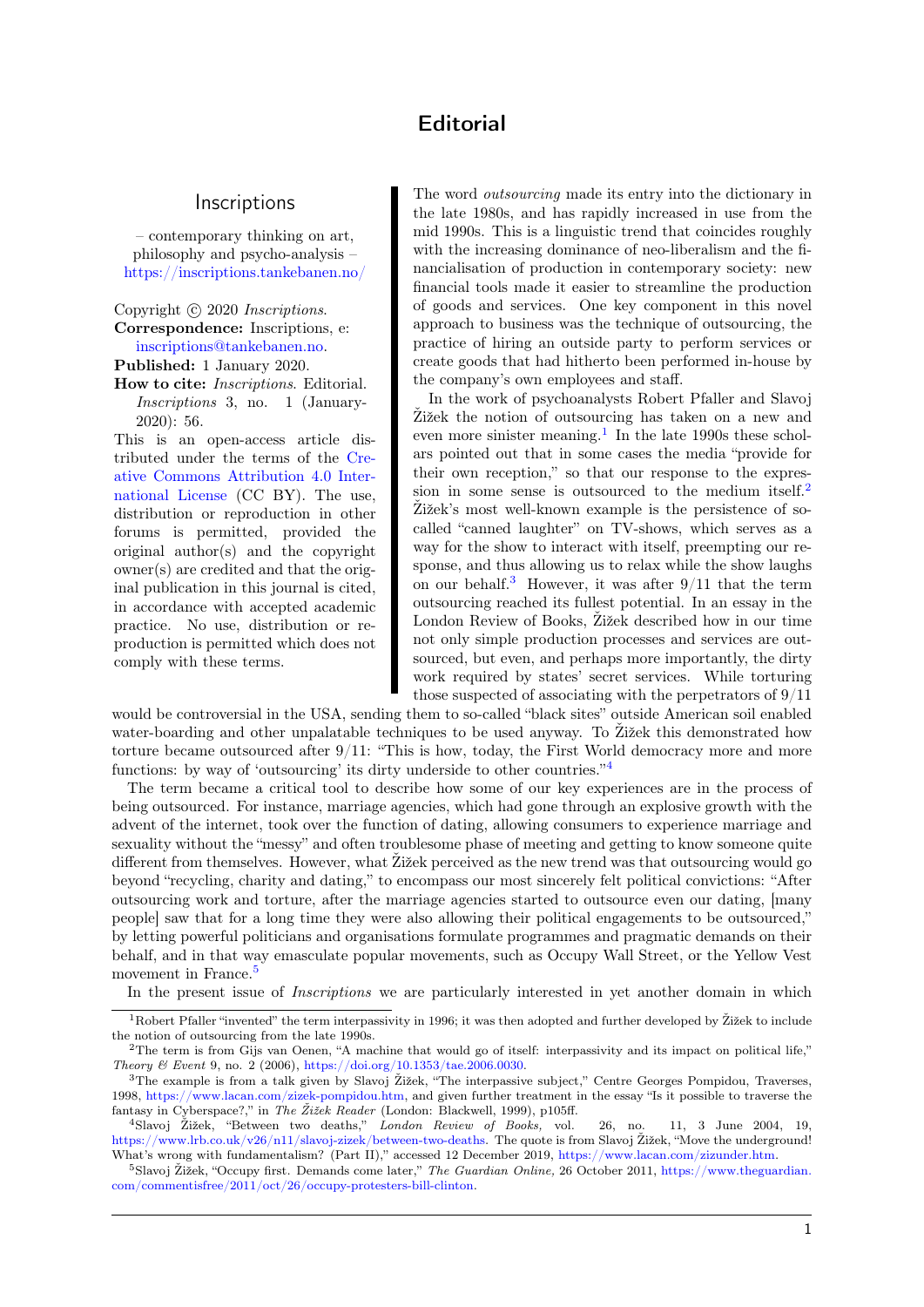psychoanalysts such as Žižek have implemented the term outsourcing, namely that of belief. We often hear that belief stands in distinction to that of knowledge, such as in the adage that one should strive to separate facts from "mere opinion." However, as Moore's Paradox shows, there can be no knowledge without belief, and the present predominance of scepticism with regard to conviction has, in Žižek's view, ushered in a preference for *outsourced beliefs*, where we "let the primitive others, 'fundamentalists,' do their believing for us," allowing the "Rational West" to carry on governing on the basis of "facts" and "knowledge."[6](#page-0-0) This kind outsourcing is essential to us when the beliefs we want others to hold on our behalf are those which most radically uphold our societies, and which even so are of such a nature that we cannot admit their necessity.

We find an example of such *disavowed* belief precisely with regard to torture. When it was uncovered, by WikiLeaks and others, how prisoners at Abu Ghraib had been brutally tortured and humiliated, it was possible to realise the extent to which this unacknowledged faith in torture was the very ground on which public morality, our denial of the efficacy of torture, could be upheld. Abu Ghraib showed that is is our "disavowed beliefs, suppositions, and obscene practices we pretend not to know about, although they form the flipside of public morality" that constitute the real concern of our time.[7](#page-0-0)

What we have here is an instance of what Sigmund Freud referred to in his essay "A child is being beaten" (1919): a fundamental fantasy serving to disguise a traumatic kernel of truth. In this essay Freud explained that the child's fantasy, that of a child being beaten by his father, begins when the child sees a sibling being beaten by their father, giving rise to an utterance such as "My father is beating a child I hate." This beating generates conflicting pleasures in the witness: while the child despises the victim of the beating, he or she is also able to identify with the humiliation of being beaten, and feelings of jealousy and rivalry are mixed with a sense of egoistic and erotic pleasure.

In a second phase this primary perception is constructed as an event that disguises both the victim and the perpetrator. Here, the child generates utterances such as "a child (one child? any child?) is being beaten (by whom?)." The point here is that in this second phase the child allows for the implication that it is the child themselves that is the victim, and that some kind of genital infraction on the part of the child is being punished by the father, entailing a jealous paternal figure. However, Freud is clear that this phase, while constructed, is also not remembered:

This second phase is the most important and the most momentous of all. But we may say that in a certain sense it has never had a real existence. It is never remembered, it has never succeeded in becoming conscious.<sup>[8](#page-0-0)</sup>

It is as if we are presented with a knowledge that nobody really knows, of what Slavoj Žižek has referred to as non-subjectivised knowledge. Another way of putting it is to acknowledge that while this fantasy certainly has a distinct reality it is not claimed by anyone, at least not in this second phase; it is a knowledge that floats around, waiting for a subject to symbolise it, and thus claim it. Žižek suggests that we can draw from Freud's case study a distinction between knowledge and truth, and the distinction resides on the level of symbolisation: while we can say that there is a *drive* for knowledge (who is being beaten? by whom?), any notion of truth requires an act of symbolisation, and therefore a subject who has entered the symbolic stage, the domain of desire.

In this issue of *Inscriptions* Tidhar Nir's essay show how such experiences (*Chockerfahrung*) are key to understand how the ego is reconfigured as it encounters the "trauma inherent in language." Drawing on the work of Walter Benjamin and Theodor Adorno Nir proposes that art can provide for us a place where we experience an alienation that *returns the ego to nature*, and thus facilitates reconstitution and knowledge, or what we Žižek refers to as the reincorporation of the traumatic kernel of language.

Jørgen Veisland shows in his essay on imagination and reality how it is necessary for the artistic creativity to establish a relation to the "pressure of reality," or what we in terms of psycho-analysis would perceive as the *force of the drive*. Taking his queue from the aesthetic programme of Wallace Stevens Veisland goes on to demonstrate ways of abstracting reality into the poetic imagination in works by Alain Robbe-Grillet, Haruki Murakami, Paul Auster, Bruno Schulz, and Stevens himself. To complete their aestethic task these writers employ various means to abstract themselves from reality, and, in turn, to make appropriate abstractions of the same reality into their art. The distance proscribed by the work of the imagination is strictly analogous to the distinction between the drive and language, knowledge

 $6$ However, Žižek has noted how what he calls "new religious fundamentalisms" in our own societies appear to undermine even this function of the Third World to the West; see "Move the underground!"

<sup>7</sup>See "Between two deaths."

<sup>8</sup>Sigmund Freud, "A child is being beaten," in Standard Edition, vol. 17 (London: The Hogarth Press and the Institute of Psychoanalysis, 1955/1919), 176.